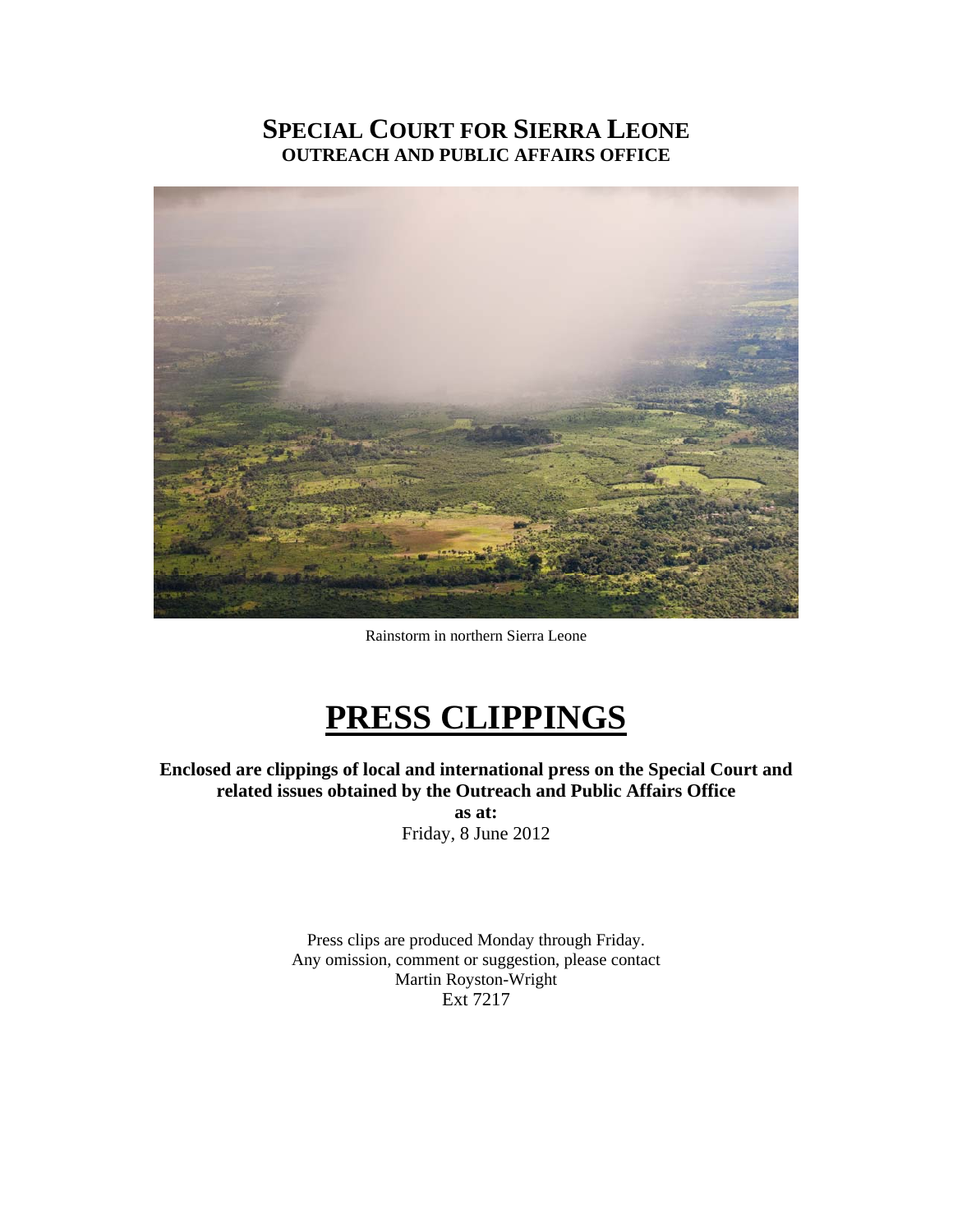| <b>International News</b>                                                |            |
|--------------------------------------------------------------------------|------------|
| Obasanjo and Charles Taylor's Sentencing in The Hague / Nigerian Tribune | Page 3     |
| Charles Taylor, Arms Dealers and Reparations / Jurist                    | Pages 4-6  |
| Justice Must be Re-cast / The Phnom Penh Post                            | Pages 7-8  |
| Cases Given Go-Ahead At ICC / Institute for War & Peace Reporting        | Pages 9-11 |
| UN Genocide Tribunal Transfers Former Rwandan Official/ UN News Service  | Page 12    |
| Ex-Ivory Coast Leader Seeks War Crimes Trial Delay / Reuters             | Page 13    |
| On Tyrants, Justice for Some, Honors for Others / Reuters                | Page 14    |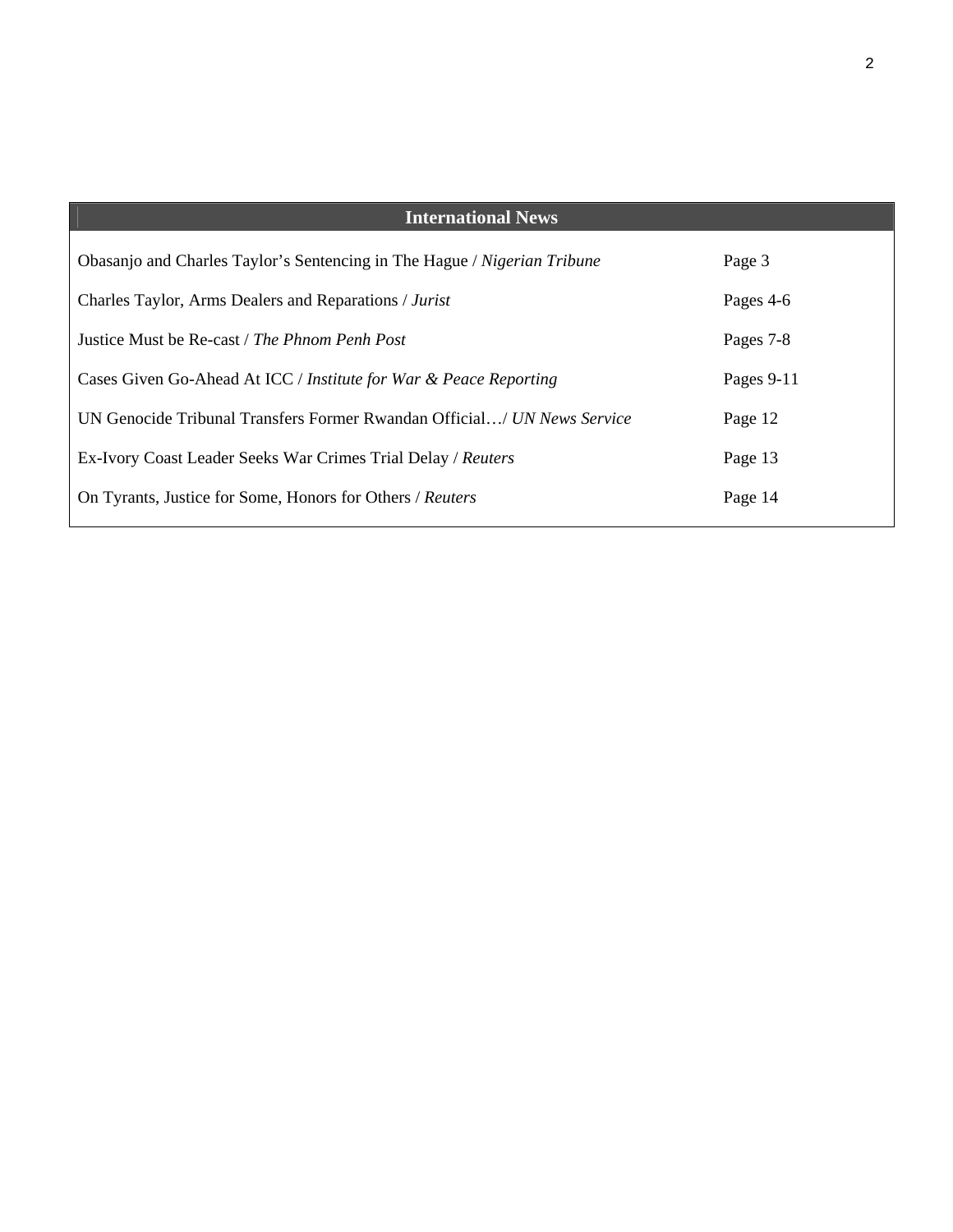### **Obasanjo and Charles Taylor's sentencing in The Hague**

It is a good development that former Liberian President, Charles Taylor, has been sentenced in The Hague for crimes committed while he reigned as a president of the tiny West African country.

This will go a long way in sounding a note of warning to despots in other parts of the world, especially those in Africa, that they will be accountable for whatever they do while in power.

Another leader that should be expecting nemesis to catch up with him soon is the Syrian President, Mr Basser Al Assad, who has been allegedly killing innocent citizens in order to suppress their call for political change.

However, the essence of this write-up is not about Al Assad, but about former Nigerian President, Olusegun Obasanjo.

When Taylor was still Liberian president, Obasanjo had gone to his country to urge him to cede power so that there could be stability, Taylor was promised a safe haven in Nigeria. I know Taylor will be regretting his decision to trust Obasanjo today. He would have preferred death in action in Liberia to what he is currently facing, a 50-year jail term in a foreign jail.

Being somebody who is in his 60s, that literally translates to the fact that he may never be a free man alive.

While not saying what Taylor did in Liberia was good, but the fact that there was an assurance from Obasanjo that he would be protected in Nigeria was enough not to hand him over as Nigeria did.

This has set a bad precedent, and other despots like Bassar Al Assad of Syria will never accept a condition like that to surrender power.

I believe an agreement should be an agreement, and Obasanjo has shown he is not someone to be trusted, and that is also playing out in Nigeria's political environment.

Wilson Dominic, Wuse Zone 11, Abuja.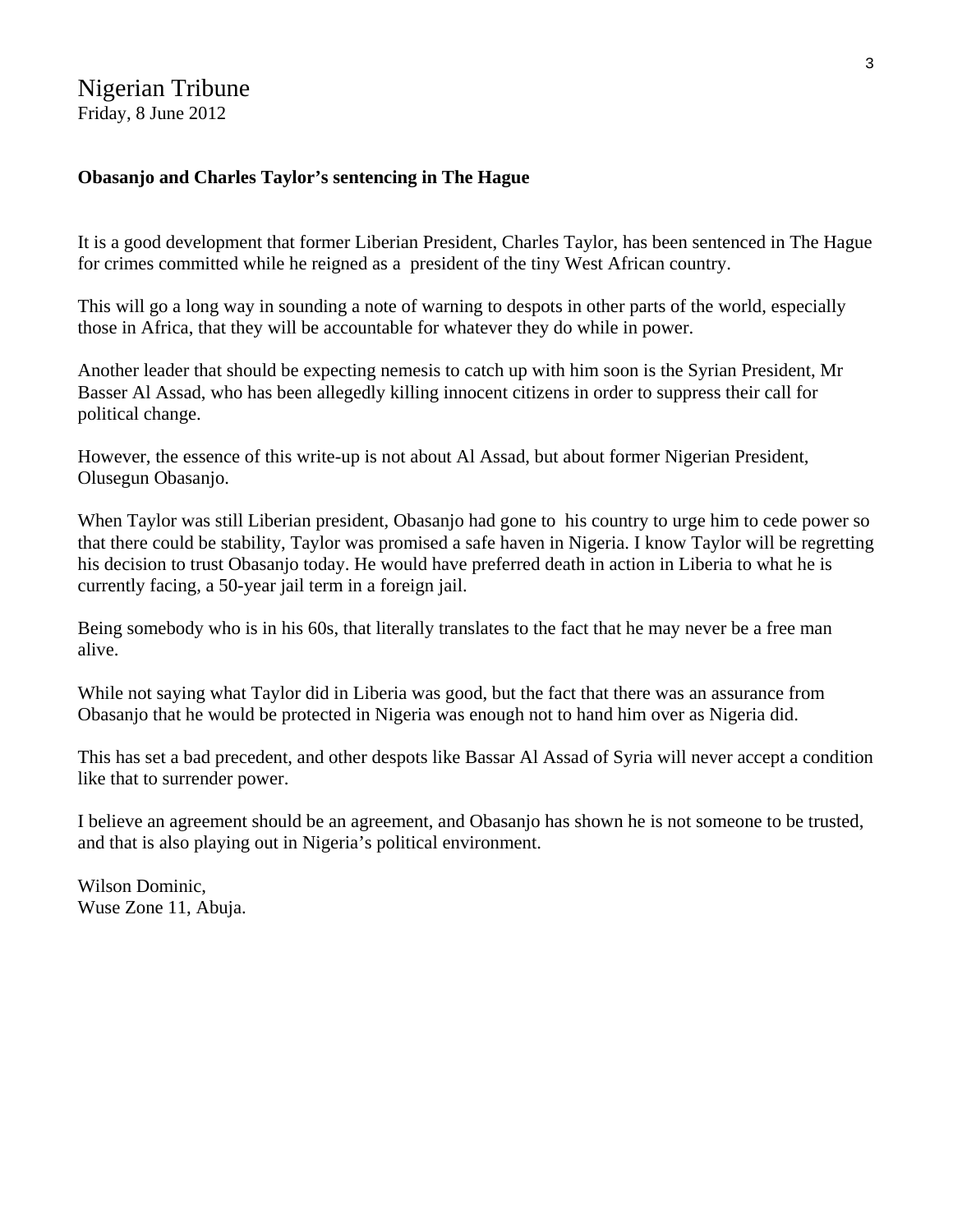## Jurist Friday, 8 June 2012

#### **Charles Taylor, Arms Dealers and Reparations**

JURIST Guest Columnist Kenneth Gallant of the University of Arkansas at Little Rock William H. Bowen School of Law says that the sentencing of Charles Taylor should have included the provision of reparations for his victims, and that the prosecution ought to raise this issue on appeal...



**T**he conviction of Charles Taylor, former president of Liberia, in the Special Court for Sierra Leone (SCSL) was historic and positive. His sentence, consisting solely of 50 years imprisonment, is disappointing. It is a missed opportunity to provide reparation to his victims and to use a financial penalty to deter crime.

#### **Arms Dealing as a Crime**

Taylor was not convicted of ordering, commanding or committing mass killings, rapes and mutilations in Sierra Leone. He was convicted of "aiding and abetting" these crimes, and of participating in the "planning" of many of them. Ironically, this may turn out to be one of the most historic points about his case.

Taylor was convicted because he sold weapons for diamonds, along with doing many other things. The SCSL [found](http://www.sc-sl.org/LinkClick.aspx?fileticket=86r0nQUtK08%3d&tabid=53) [PDF] beyond a reasonable doubt that:

[T]he Accused knew that his support to the [Sierra Leone rebels] would provide practical assistance, encouragement or moral support to them in the commission of crimes during the course of their military operations in Sierra Leone.

So, Taylor was convicted for sending into Sierra Leone weapons that he knew would be used in perpetrating the murders, rapes and mutilations that occurred.

#### **Why is this significant?**

In general, the international criminal courts and tribunals set up since 1993 (beginning with the International Criminal Tribunal for the Former Yugoslavia) have focused on prosecuting the perpetrators and commanders of these kinds of atrocities. Indeed, the SCSL has done so in several other [cases](http://www.sc-sl.org/CASES/tabid/71/Default.aspx) as well, and this is appropriate. The Taylor verdict, however, says something more.

An arms dealer who sells weapons knowing (or intending) that they will be used to commit crimes against humanity and war crimes also commits a crime. Such persons are subject to prosecution and punishment as aiders and abettors of the killers, rapists and mutilators. Status as an outsider to a civil war does not grant immunity.

Taylor has made arguments that he never received any conflict diamonds, and that the witnesses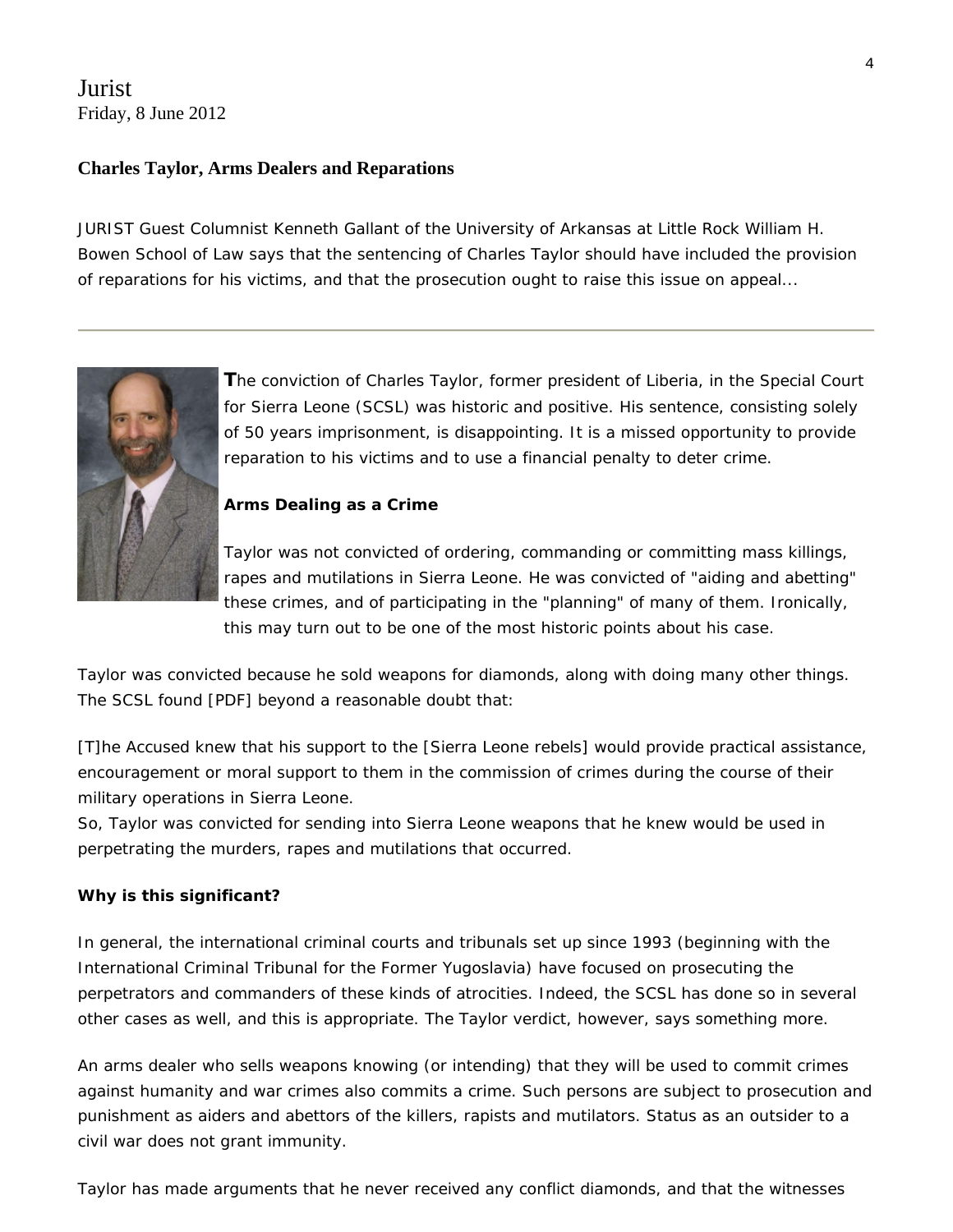who claim otherwise are not credible. He may raise this argument on appeal. However, the statement of law above is correct, and I believe it will be upheld on appeal regardless of the decision on the specific facts of the case.

To repeat the effect of the SCSL Trial Chamber judgment against Taylor: arms dealers are criminals if they sell into civil wars, knowing their weapons will be used for mass crimes against civilians in violation of international law. That is an historic ruling.

#### **Failure to Forfeit Proceeds of Crime**

According to the Statute of the Special Court of Sierra Leone [PDF], the SCSL has the authority to order the forfeiture of proceeds of crime:

In addition to imprisonment, the Trial Chamber may order the forfeiture of the property, proceeds and any assets acquired unlawfully or by criminal conduct, and their return to their rightful owner or to the State of Sierra Leone.

Unfortunately, at Taylor's sentencing the Trial Chamber did not order forfeiture of the diamonds, the proceeds of the diamonds or any other proceeds of his crimes. Perhaps this is because the prosecution did not even ask for forfeiture in its sentencing brief [PDF].

This is an historic missed opportunity. Very few of those convicted of genocide, war crimes and crimes against humanity in the modern international criminal courts and tribunals have been wealthy people. Most convicts have had few or no resources to commit, even in some small way, to making good the harm they have caused.

Taylor might be different. The Trial Chamber found during sentencing [PDF] that:

[T]here was a continuous supply . . . of diamonds mined from areas in Sierra Leone to Mr. Taylor, often in exchange for arms and ammunition. Mr. Taylor repeatedly advised the AFRC/RUF [Armed Forces Revolutionary Council/Revolutionary United Front] to capture Kono, a diamondiferous area, and to hold Kono and to recapture Kono, so they would have access to diamonds which they could use to obtain from and through him the arms and ammunition that were used in military operations to target civilians in a campaign of widespread terror and destruction. Mr. Taylor benefited from this terror and destruction through a steady supply of diamonds from Sierra Leone. His exploitation of the conflict for financial gain is, in the view of the Trial Chamber, an aggravating factor. In its sentencing judgment, the Trial Chamber also said, properly, that deterrence is a chief purpose of sentences in international criminal courts and tribunals. Taylor amassed personal wealth through his illegal trade. Forfeiture of all of these proceeds (not just the profit portion of them), as much as imprisonment, may help deter future arms dealers from selling into these conflicts.

For the first time in the history of modern international criminal prosecutions, we might also have seen a significant amount of ill-gotten gains being made available for reparations to victims of international crimes. The forfeiture of this property might have made it available to the slave laborers forced to mine the diamonds, and to the government of Sierra Leone to provide rehabilitation to those mutilated during the campaigns in which the diamond-bought weapons were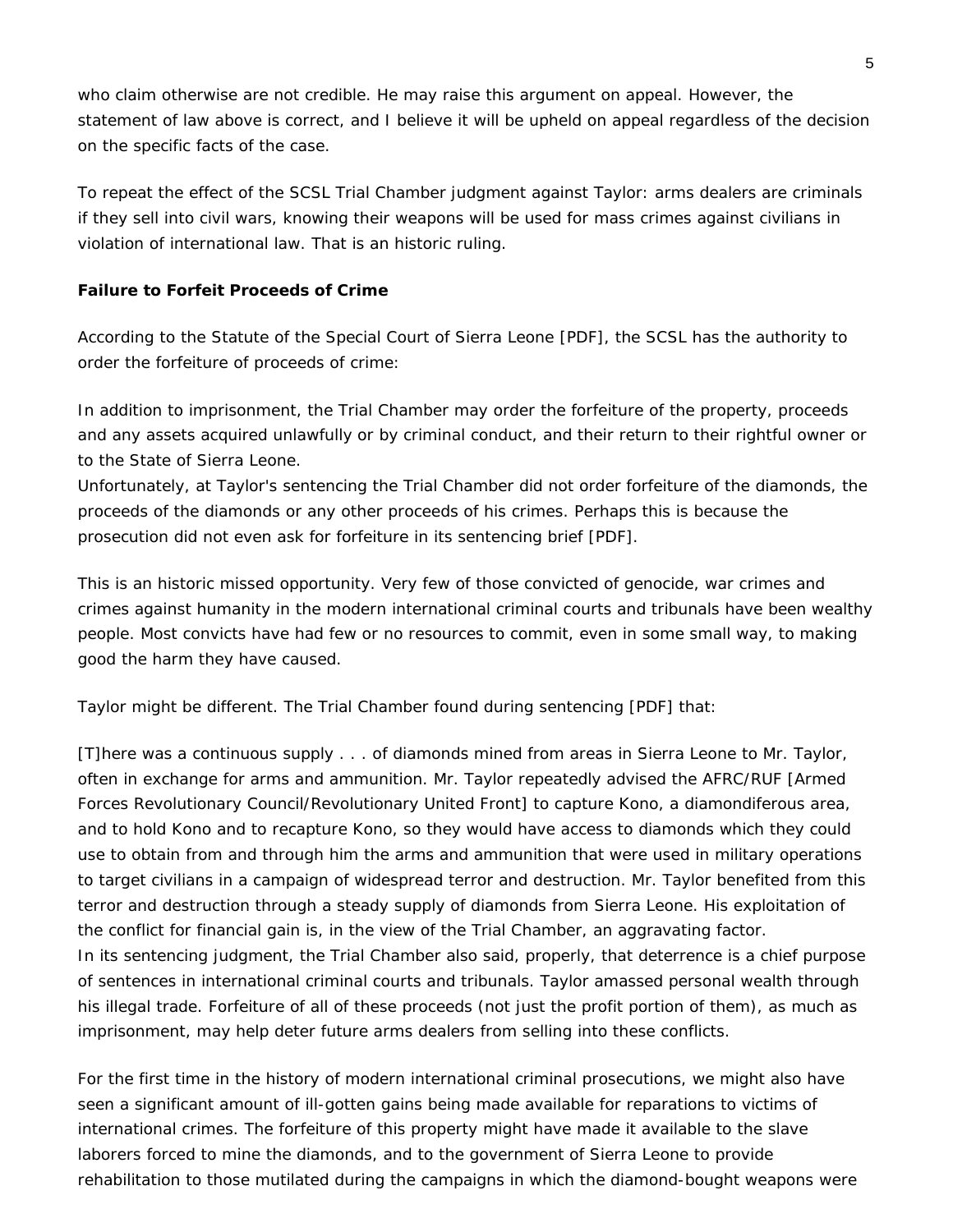used.

The reparation provisions of the SCSL statute, like those of the Rwanda and Yugoslav tribunals, are much less thorough than those of the International Criminal Court (ICC). Nonetheless, a sentence of forfeiture here could have provided a reasonable starting point for the ICC to consider when it sentences a person who has significant resources — especially resources gained from the proven criminal conduct.

I know of nothing in the public record that explains the prosecution's failure to pursue forfeiture in its sentencing brief. I know of nothing in the public record (other than the prosecution's failure, which is significant) to explain the Trial Chamber's failure to use the forfeiture provisions in this case.

It would not have been easy to get money for reparations in this case. The proceeds are almost certainly hidden, converted into other property or otherwise made difficult to reach if, indeed, they still exist. And it would not have been easy to get the money used for making the victims whole. If it is given to the state of Sierra Leone, the court and the government might reach an agreement to use it for rehabilitation of survivors or education for the children of the murdered.

This error may or may not be correctable on appeal. According to the SCSL statute, the prosecution has the right to appeal on grounds of error of law or fact. However, it may be difficult to succeed on such an appeal because the Appeals Chamber may hold the issue waived by failure to raise it at the original sentencing hearing. If the appeal succeeds, it may result in a reduction of Taylor's fifty-year sentence of imprisonment (which was computed without considering forfeiture, a real penalty).

I hope that the prosecution will make an argument that forfeiture should be part of the penalty, as it is clearly available pursuant to the SCSL statute. Even a court decision that the prosecution has waived the argument might carry a strong statement that forfeiture of ill-gotten gains should generally be part of the sentences of those who have made such gains from war crimes and crimes against humanity. It will strengthen the message to arms dealers already sent by the Taylor verdict.

The decision to appeal will require a brave prosecutor who is willing to be criticized by the Appeals Chamber for what appears (from the public record) to have been an error made at sentencing. Being willing to take that heat may, however, make the Taylor case even more important and progressive than it already is.

*Kenneth Gallant is Professor of Law at University of Arkansas at Little Rock William H. Bowen School of Law, and is currently a Guest Researcher at the Max Planck Institute of Foreign and Comparative Criminal Law in Freiburg, Germany. He is a Member of the International Criminal Court's Advisory Committee on Legal Texts and a Member of the Council of the International Criminal Bar. The views in this article are his own and not those of any organization with which he is associated.*

**Suggested citation:** Kenneth Gallant, *Charles Taylor, Arms Dealers and Reparations*, JURIST - June 7, 2012, http://jurist.org/forum/2012/06/kenneth-gallant-taylor-reparations.php .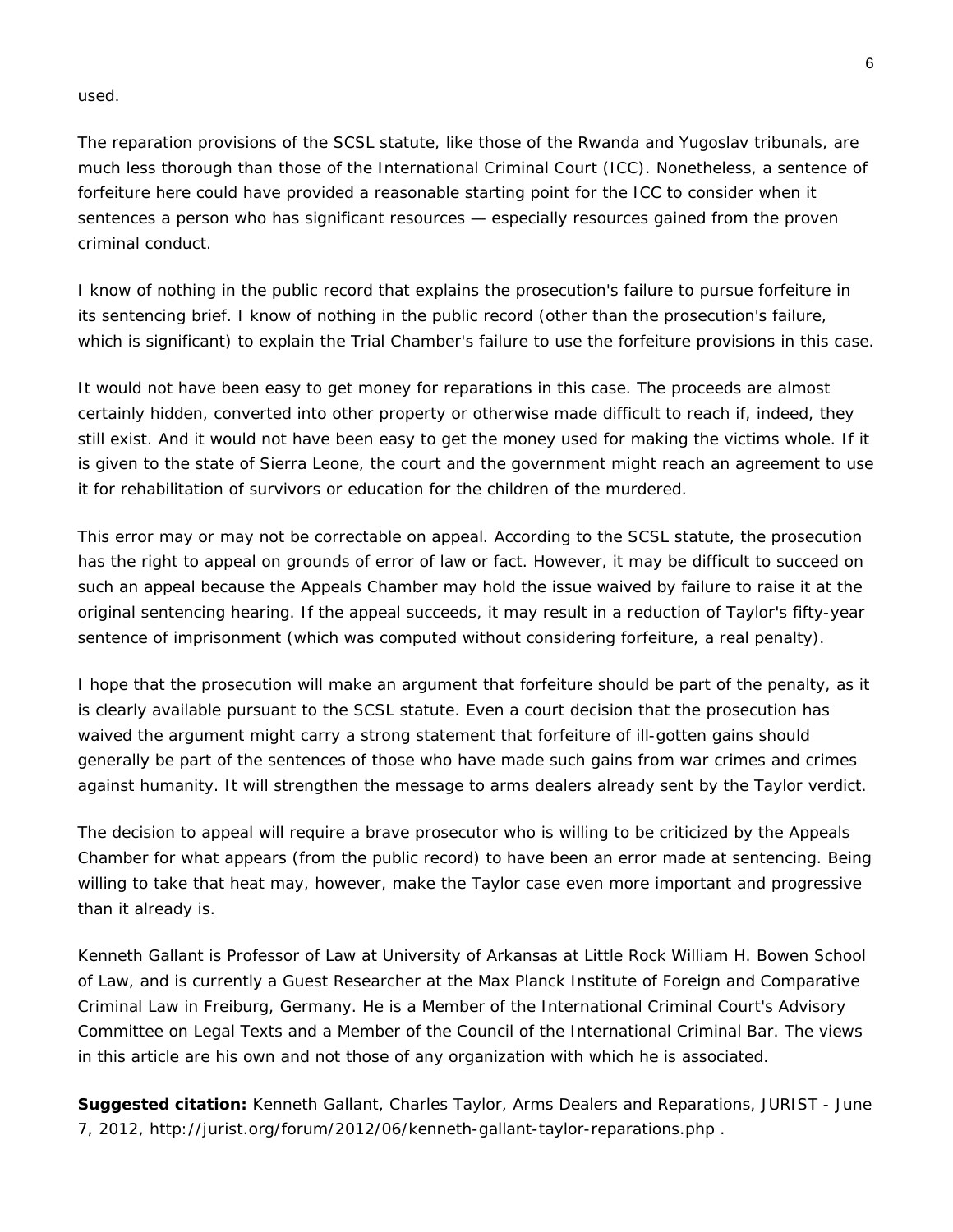# The Phnom Penh Post

Friday, 8 June 2012

#### **Justice must be re-cast**

Theary Seng



*Ta An, 79, deputy secretary of the Central Zone under the Khmer Rouge regime, rests at his home in Battambang last year. Photograph: May Titthara/Phnom Penh Post* 

The Post's recent article "Investigation Flawed: 004 Suspect's Lawyers" deserves comment.

First, Ta An could not have a better lawyer representing him than Richard Rogers, who has deep experience not only in international law but also in Cambodia.

Rogers will ensure Ta An's right to a fair trial is protected — whatever that means at the ECCC or in the highpowered game of international criminal law.

Which beings me to my next comment: fair-trial rights in the politically high-stakes, professionally high-powered, institutionally high-priced, individually high-minded and self-righteous sphere of mass crimes and genocide are illusory at best, nonsensical at worst.

The international criminal law system is broken and in need of reform, beginning with how we employ fair-trial rights.

The fair-trial rights employed in the international sphere of mass crimes and genocide are imported wholesale from the national court system.

The first problem with this is one of rationale. In a domestic criminal-justice system, immense measures for the protection of the individual are marshalled to counterbalance the massive resources of the State.

The rationale is to shield the defending party (often an individual not versed in law) against potential abuse by the prosecuting party .

The raison d'etre for each fair-trial right principle should be viewed through this lens of resource/power imbalance concerns.

The rationale for arming the individual with these substantial fair-trial rights in the domestic justice system is best reflected in William Blackstone's maxim: "The law holds that it is better that 10 guilty persons escape than one innocent suffer."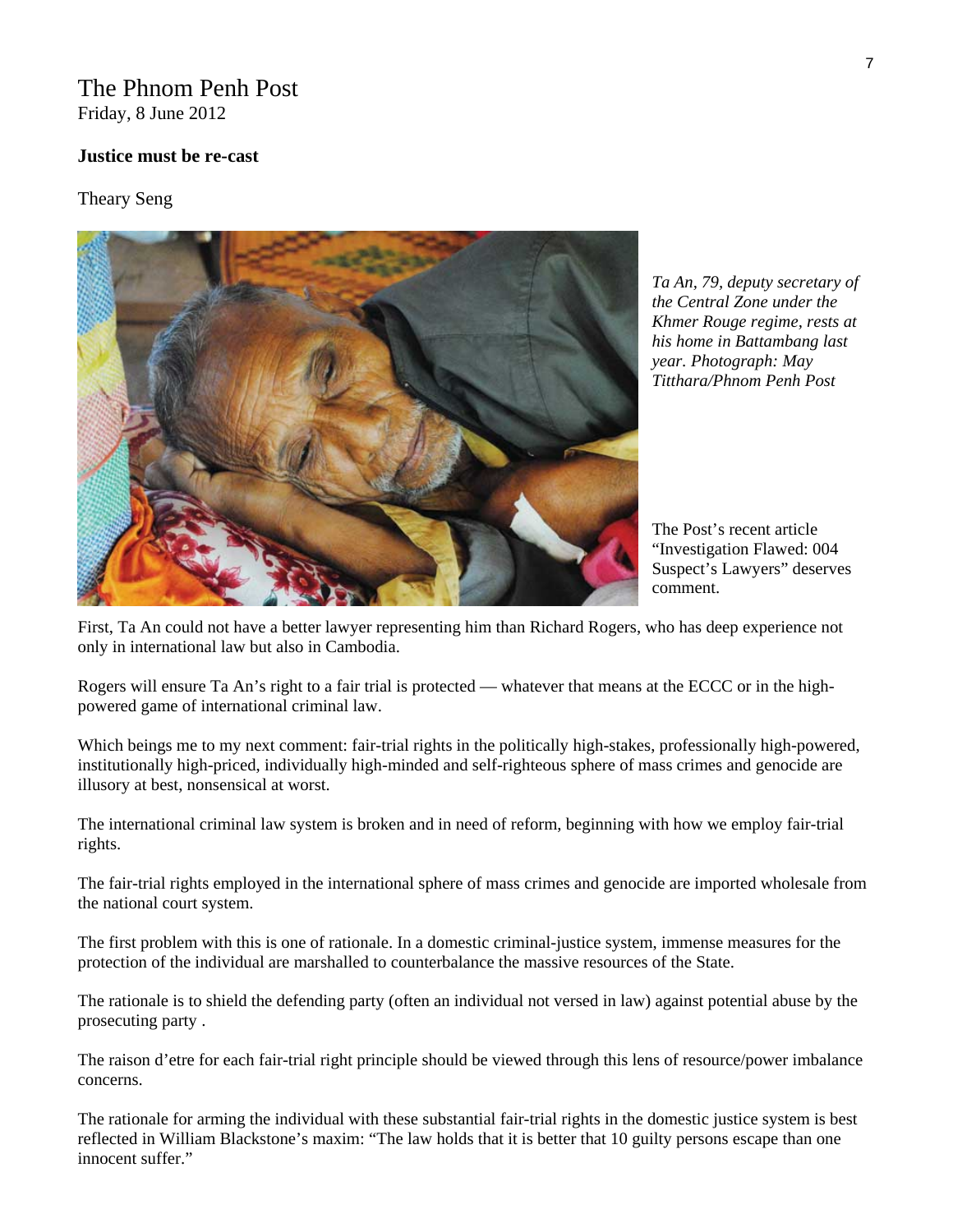The second problem is that these rights may be reasonable in the national court system, but the wholesale import of them is a slap in the face of victims in cases of mass crimes and genocide.

These cases are of a different nature and scope not adequately addressed by the domestic fair-trial rights principles.

To illustrate the inadequacy and inappropriateness, let's look at a few fair-trial principles that have been accepted as articles of faith in international criminal law, within the context of the Extraordinary Chambers in the Courts of Cambodia.

In April last year in this newspaper, I raised the illusory relevance of the well-known presumption-of-innocence principle in the ECCC.

I had lodged a complaint alleging serious criminal charges against Meas Muth and Sou Met of Case 003 and Ta An, Ta Tith and Im Chaem in Case 004.

The problem with mass crimes is that they produce majority victims in the minority public with the right to speak publicly about their claims.

And their claims are based not only on personal experience but substantiated by the countless testimonies of other victims and innumerable, legitimate pieces of information.

The ECCC's public affairs officer — an international lawyer — accused me of "mere speculation" with "no basis", and with violating the presumption-of-innocence principle.

Basically, he was asking me and other victims to suspend our reason, logic and knowledge of these materials relevant to our cases, as well as the substantiating testimony of other victims.

The problem with the wholesale import of the presumption-of-innocence principle from the domestic sphere into the international context is one of confusing the rights of mass victims with the obligations of court officials and the unaffected public.

This is not a simple murder in the neighbourhood by which the presumption-of-innocence principle is to be viewed through a very narrow local lens without incorporating the countless distinguishing factors associated with mass crimes of international renown.

The Equality of Arms principle states that defence counsel and the prosecutor should have equal status.

At the ECCC, serious allegations have been raised against the collusion (even if only the perception of it) between Judge Silvia Cartwright and international prosecutor Andrew Cayley in their ex-parte communication.

The right to an independent, impartial tribunal has been egregiously violated too persistently and consistently, and been so well documented and so frequently spoken about, that it's unnecessary to dwell on it here.

The right to legal counsel is glaringly violated in the cases of Meas Muth, Sou Met, Ta Tith and Im Chaem.

The right of the defence to call and examine witnesses has been ignored, despite its constant calls for political leaders to appear before the tribunal.

The vision and legal incorporation of victims as a party in the criminal proceeding is commendable, and should be retained for future international criminal proceedings. But it is greatly in need of restructuring and reform.

Since the Nuremberg trials, and the explosion of international law in the 1990s, we have gained enough experience and learned enough lessons to re-structure the international justice system to deal with mass crimes. Theary Seng, an American-trained lawyer, is the founding president of CIVICUS: The Centre for Cambodian Civic Education, and the Association of Khmer Rouge Victims in Cambodia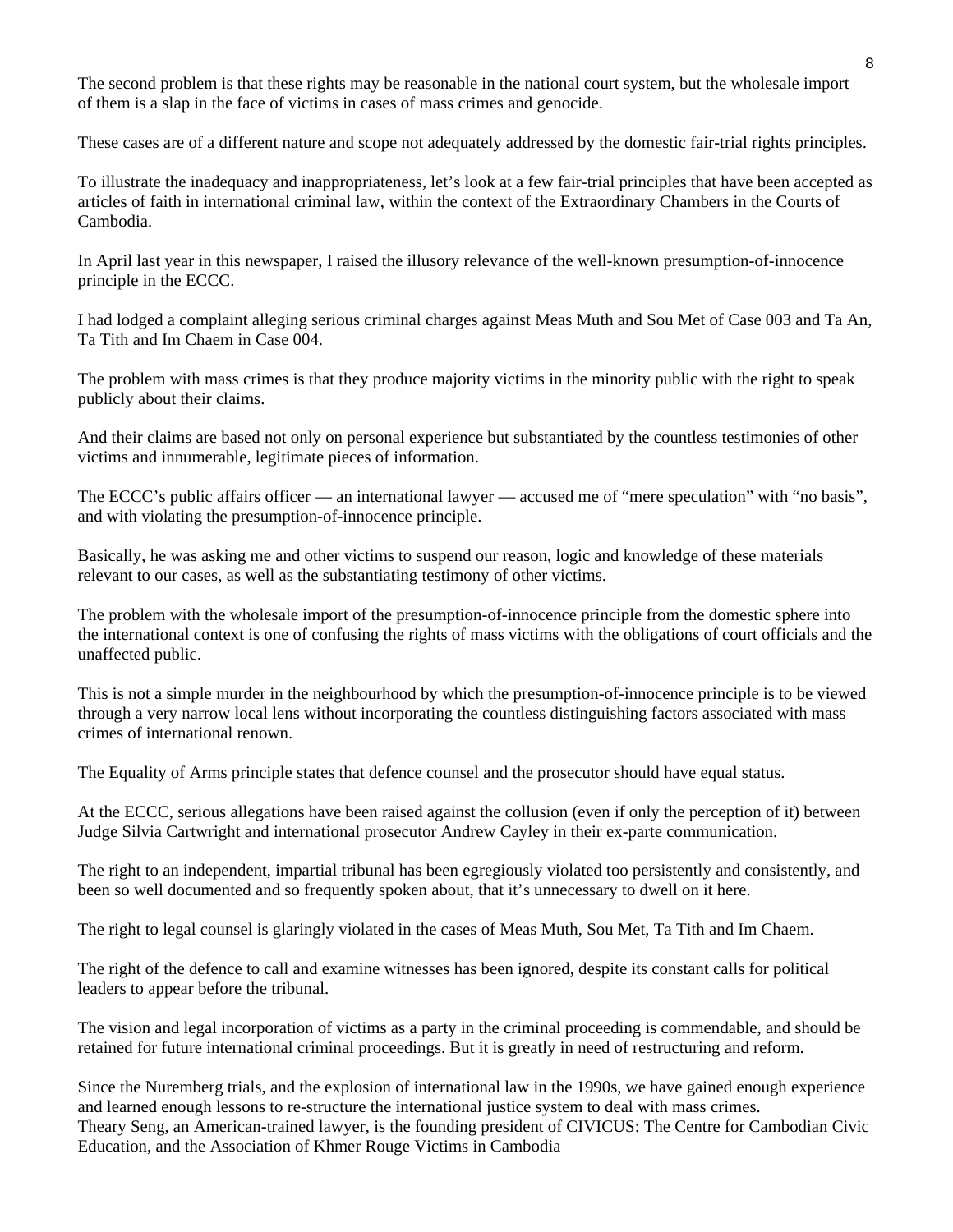# Institute for War & Peace Reporting

Thursday, 7 June 2012

#### **Kenya: Cases Given Go-Ahead At ICC**

By Nzau Musau and Simon Jennings

Analysis

The cases against four senior Kenyan figures before the International Criminal Court, ICC, cleared a major hurdle on May 24 when appeals judges rejected challenges which the defendants had filed over whether the court has jurisdiction to prosecute.

The cases now look set to go to trial in The Hague within a year, and the decision has been welcomed as a big step forward by rights groups and victims of the 2007-08 violence that followed a disputed presidential election in Kenya.

The parties will convene in The Hague on June 11-12 to discuss the next steps in the process, including a possible start date.

The appeals chamber did not rule on an important issue raised at previous hearings - how to define an "organisational policy" for the commission of grave crimes. Suspicion that such a policy existed is part of what gives the ICC jurisdiction to try a case. Instead, they deferred that decision until relevant evidence has been heard during the trial.

Kenya descended into violent chaos following the December 2007 election, leading to the deaths of more than 1,300 people and approximately 350,000 others being forcibly displaced.

Following court hearings during September and October 2011, the ICC confirmed charges of crimes against humanity against Kenya's deputy prime minister Uhuru Kenyatta, former civil service chief Francis Muthaura, former higher education minister, William Ruto, and radio journalist Joshua arap Sang.

On January 30, defence lawyers for all four defendants challenged the ICC's jurisdiction to try the cases, on the grounds that the crimes being prosecuted did not meet the necessary legal threshold of crimes against humanity and were therefore not serious enough to fall within the court's jurisdiction.

The five-judge appeals panel ruled that the defence's submissions did not amount to a jurisdictional challenge, but instead hinged on the prosecutor's evidence in the case, and should therefore be decided on the facts presented at trial.

According to the ICC's founding treaty, the Rome Statute, in order for an act to qualify as a crime against humanity and merit investigation by the international court, a key requirement is that it has been committed against a civilian population "pursuant to, or in furtherance of a state or organisational policy".

The defence teams in the Kenya case all argue that the prosecutor's evidence has not demonstrated an "organisational policy" on the part of the defendants, and that the case should therefore not be tried by the Hague court.

ICC judges were themselves divided on this point when issuing their decision to open an investigation into Kenya's post-election violence in March 2010, and again when confirming the charges in January this year.

In 2010, two judges ruled in favour of advancing the investigation in Kenya while the third, Judge Hans-Peter Kaul, disagreed. Kaul issued a dissenting opinion arguing that the evidence did not establish grounds for believing there was an organisational policy behind the crimes; and that the ICC therefore did not have jurisdiction over them.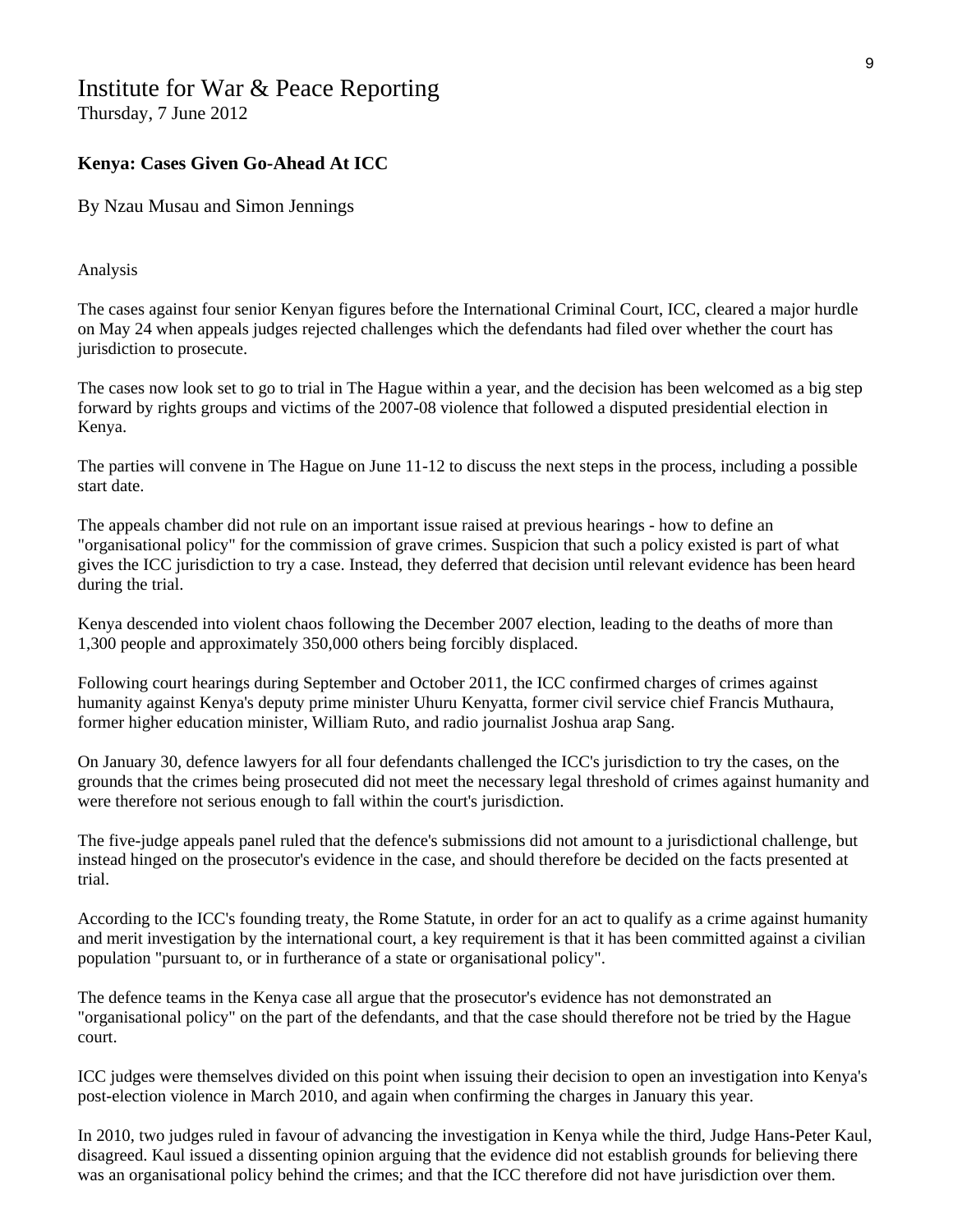In Kenya, supporters of the ICC process hailed last week's decision as an endorsement of the prosecutor's powers to investigate crimes on his own initiative.

The Kenyan investigation will be the first case that ICC Prosecutor Luis Moreno-Ocampo has initiated and successfully brought before the court, under the legal doctrine known as "proprio motu".

"By exercising his proprio motu powers and succeeding on it to this level, the prosecutor and the court have shown the zeal to punish international crimes," said James Gondi, the head of the International Centre for Transitional Justice in Nairobi.

Ocampo began investigations in Kenya after the government repeatedly failed to establish a local mechanism to prosecute alleged perpetrators of the post-election violence.

Priscilla Nyokabi, director of the legal aid organisation Kituo Cha Sheria in Nairobi, believes last week's decision will spur the prosecutor's imminent successor, Fatou Bensouda, to initiate further investigations elsewhere.

"[The decision] will undoubtedly embolden the incoming prosecutor to be more proactive," Nyokabi said.

Victims of the violence who are yet to see any senior figure brought to justice for the violence are also happy that the case is moving towards trial proceedings, although for many it will take more than a justice process to help them rebuild their lives.

"I want those who did this to me punished," said Eric Kioko who was a disc-jockey at the time of the post-election violence when he lost his hand in an attack on Mathare slums in the heart of Nairobi. "But above all, I want to be restored as near as possible to the position I was in before."

#### **A Decision Deferred**

The May 24 decision has given no greater clarity to the question of "organisational policy", or to how the court should handle the legal issues raised by both Judge Kaul and by the defence teams.

In their January submission, defence lawyers did not explicitly ask the appeals judges to give their interpretation as to whether the prosecutor's evidence made the case that the defendants' alleged actions were underpinned by an "organisational policy".

At the 2010 hearing, the two pre-trial judges reached an understanding - which they repeated when confirming the charges in January 2012 - as to the required legal criteria for such an organisational policy, including the existence of a command structure, a hierarchy, and criminal intent. However, the appeals chamber did not rule on these criteria.

William Schabas, a professor of international law at Middlesex University in the UK, believes the appeals judges were right not to reach a decision at this stage.

"It's always wise to decide these things in light of a good factual framework," Schabas said. "I'm not surprised [judges took this route] and I think it is probably the right decision."

Other legal experts were surprised by the decision, and said it would have been useful for the appeals chamber to outline the legal standards for determining that an organisational policy existed.

"I am surprised that the appeals chamber did not confirm, one way or the other, the analysis of the organisational policy provided most recently by the pre-trial chamber in their January 2012 confirmation of charges decisions," Jens Ohlin of the Cornell Law School in New York said.

If the court had explicitly set out its views on what constitutes an organisational policy, then the parties in the case would be able to "go into trial knowing how to make their arguments", Ohlin said.

Some of the defendants have given notice that they intend to raise the matter early on in the trial.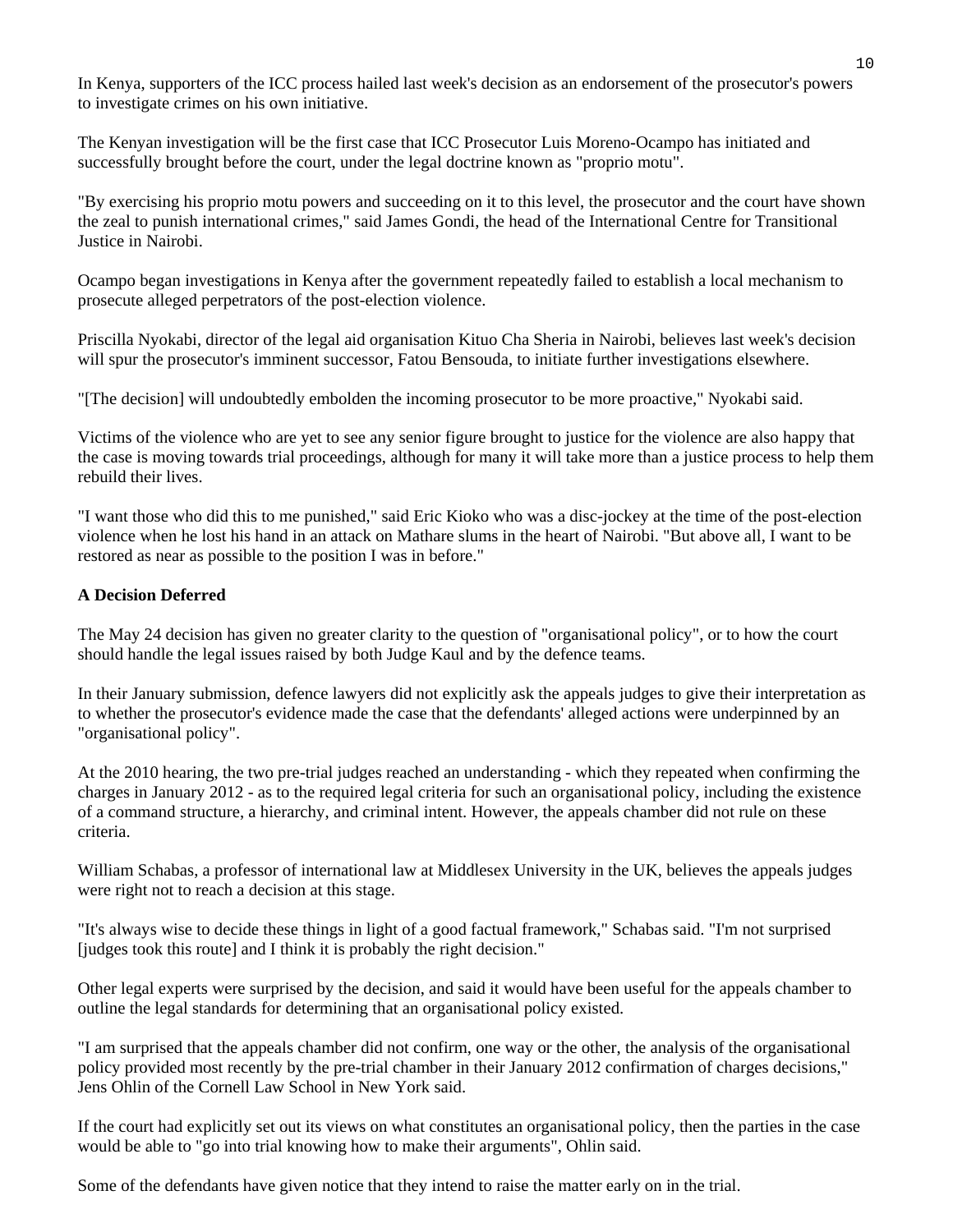"Fairness dictates that the accused know with clarity the precise contours of the charges against him," Sang argued in his filing.

The lack of clear legal parameters could mean that the parties are talking at cross-purposes when the case comes to trial.

"You're going to have litigants going into the trial making arguments when the law is still a little bit unsettled," Ohlin said.

Unless all four defendants are acquitted, appeals judges are likely to be asked to rule on the same point after the trial is over. If that happens, they could find that the factual information presented during the trial does not contain enough proof of the existence - or otherwise - of an organisational policy to inform their own decision on the matter.

Ohlin noted that the danger of this happening is precisely the reason why the court has in the past been willing to make key legal decisions in advance of a trial.

#### **Definition could shape future ICC policies**

A definitive statement of the legal standard for "organisational policy" is not only crucial to the Kenyan trial, it also has implications for the ICC's future activities. It could restrict the prosecutor's authority so that he can investigat only the most serious cases of genocide, war crimes and crimes against humanity; or it could offer scope for broader investigations if the interpretation is more generous.

Either way, the final definition will be "hugely influential for many years to come", according to Schabas.

He noted that international courts have often started with a broad interpretation of crimes against humanity, allowing them to target lower-level suspects, before they establish themselves and are able to prosecute high-profile figures.

"I think the problem with international justice is you need to have a net with big holes in it, so the smaller fish you are not interested in can swim through," Schabas said. "I've never been interested in having a net that catches everything. Then you end up with a net full of garbage."

Schabas believes the ICC will have its hands full dealing with major alleged criminals, so pursuing lesser crimes and their perpetrators will only "clutter" the judicial process.

A final ruling on the matter will only come in several years' time when appeals judges define the standard for testing the existence of an "organisation policy" behind crimes against humanity, in this case in Kenya. A trial judgement is probably close to three years away, and appeals judges would still have to issue a ruling after that.

"There is going to be great uncertainty in the world community about what exactly the extent of the court's authority is in this area, so it is going to be a big mess," Ohlin said. "You're talking about years more of uncertainty on this."

Nzau Musau is an IWPR reporter in Nairobi. Simon Jennings is IWPR's Africa Editor.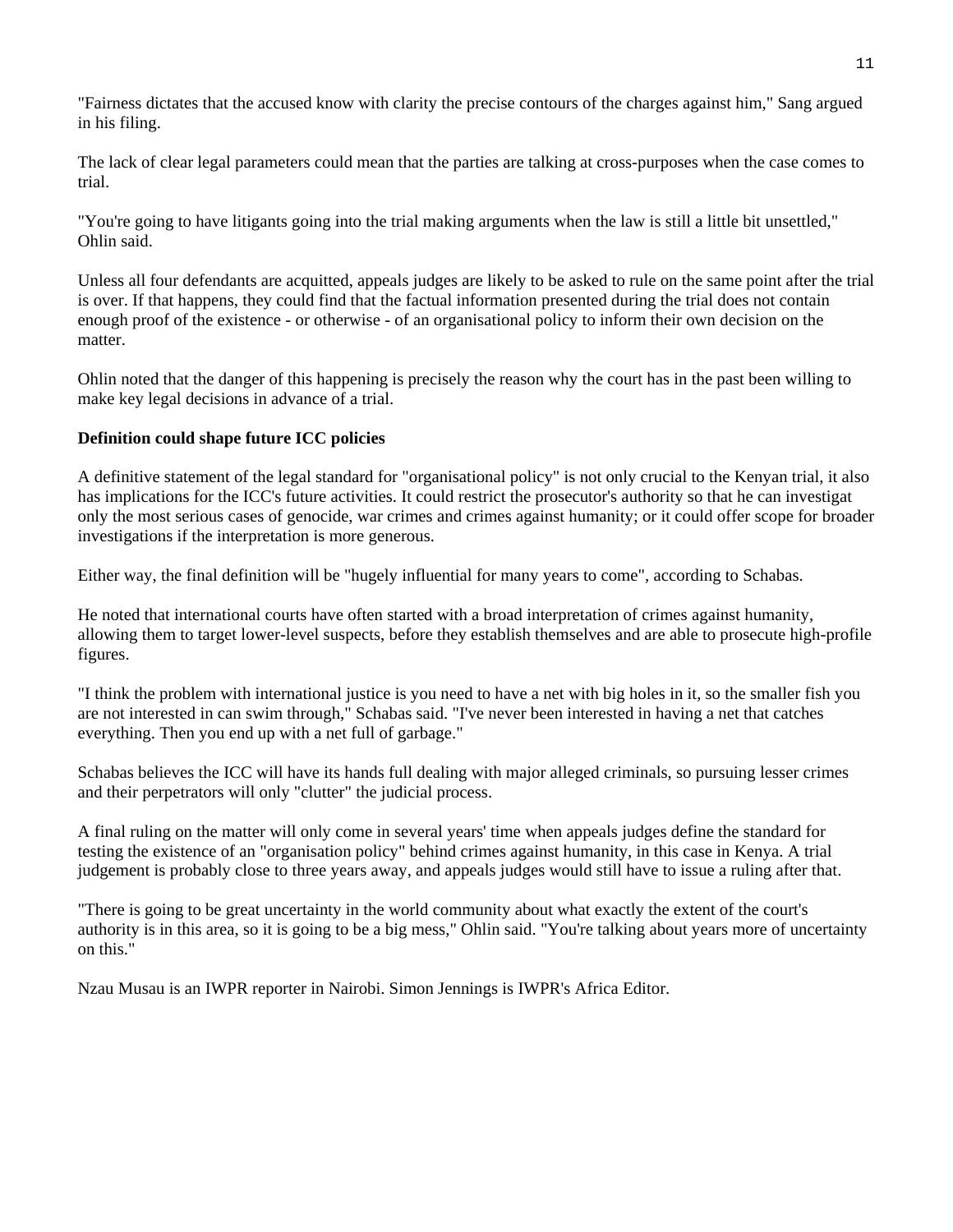## **Rwanda: UN Genocide Tribunal Transfers Former Rwandan Official to National Authorities**

The United Nations tribunal trying key suspects implicated in the 1994 genocide in Rwanda, has transferred to Rwandan authorities the case of Bernard Munyagishari, a former Government official charged with crimes against humanity.

Mr. Munyagishari is accused of recruiting, training and leading Interahamwe militiamen in mass killings and rapes of Tutsi women in the Gisenyi prefecture and beyond between April and July 1994 - and his transfer to Rwanda is the fifth by the UN International Criminal Tribunal for Rwanda (ICTR).

The previous four cases transferred were those Ladislas Ntagazwa, Jean Bosco Uwinkindi, Fulgence Kayishema, and Charles Sikubwabo.

On 25 May last year, Mr. Munyagishari was arrested in the Democratic Republic of Congo (DRC). He was transferred to the UN Detention Facility in the Tanzanian city of Arusha, where the ICTR is based, on 14 June 2011. He made his initial appearance on 20 June 2011 and pleaded not guilty to all charges.

In its ruling on Mr. Munyagishari's referral, the three-judge panel ordered that the prosecution of the case be referred to the authorities of Rwanda, who will in turn hand over the case to the Rwandan High Court.

The ruling also requested the appointment of an independent organization as monitor instead of, or in addition to, the ICTR legal staff, before the transfer of Mr. Munyagishari to Rwanda.

In addition, the ICTR asked that Rwanda provide the defence team with access to people, locations and documents throughout the country as required in order to effectively conduct the case of the defence.

The ICTR was set up after the Rwandan genocide, when at least 800,000 ethnic Tutsis and politically moderate Hutus were killed during three months of bloodletting that followed the death of then-president Juvenal Habyarimana, when his plane was brought down over the Rwandan capital of Kigali.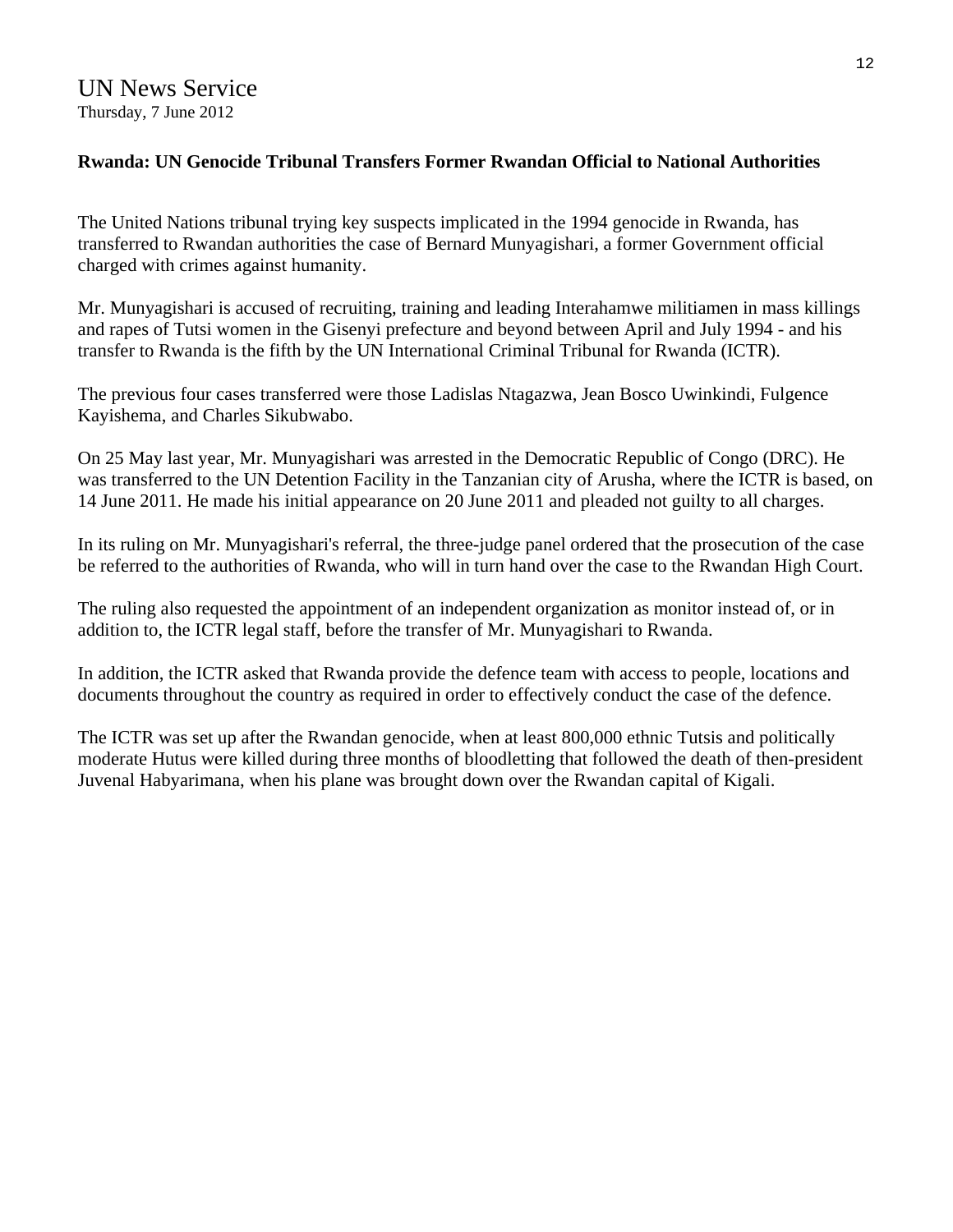Reuters Thursday, 7 June 2012

## **Ex-Ivory Coast leader seeks war crimes trial delay**

AMSTERDAM - Lawyers for former Ivory Coast president Laurent Gbagbo asked for his war crimes trial to be postponed on Thursday, saying he was unwell after being mistreated during detention in the West African nation.

Gbagbo, who refused to stand down as president after losing elections in 2010, is accused of committing crimes against humanity during the ensuing four-month civil war, in which about 3,000 people were killed and more than a million displaced.

In a brief filed to the International Criminal Court (ICC), his defence team said Gbagbo was ill after suffering cruel and inhumane treatment during the eight months he spent in detention in Ivory Coast before he was sent to The Hague.

Charges against him are due to be confirmed on June 18. The defence did not suggest a new date.

A medical expert said his detention in solitary confinement "should be considered a form of ill-treatment as serious as physical abuse and even torture," according to the defence.

When he arrived in The Hague in December, Gbagbo complained of being ill, saying he had been held in a windowless room in Ivory Coast.

The defence also said it needed more preparation time given the case's complexity and complained prosecutors had more money and manpower, which could prejudice the trial.

Gbagbo is the first former head of state brought before the 10-year-old ICC. However a special court in The Hague last month convicted former Liberian president Charles Taylor of war crimes, making him the first former head of state to be convicted for atrocities since the trials of Nazis after World War II. (Reporting By Thomas Escritt; Editing by Pravin Char)